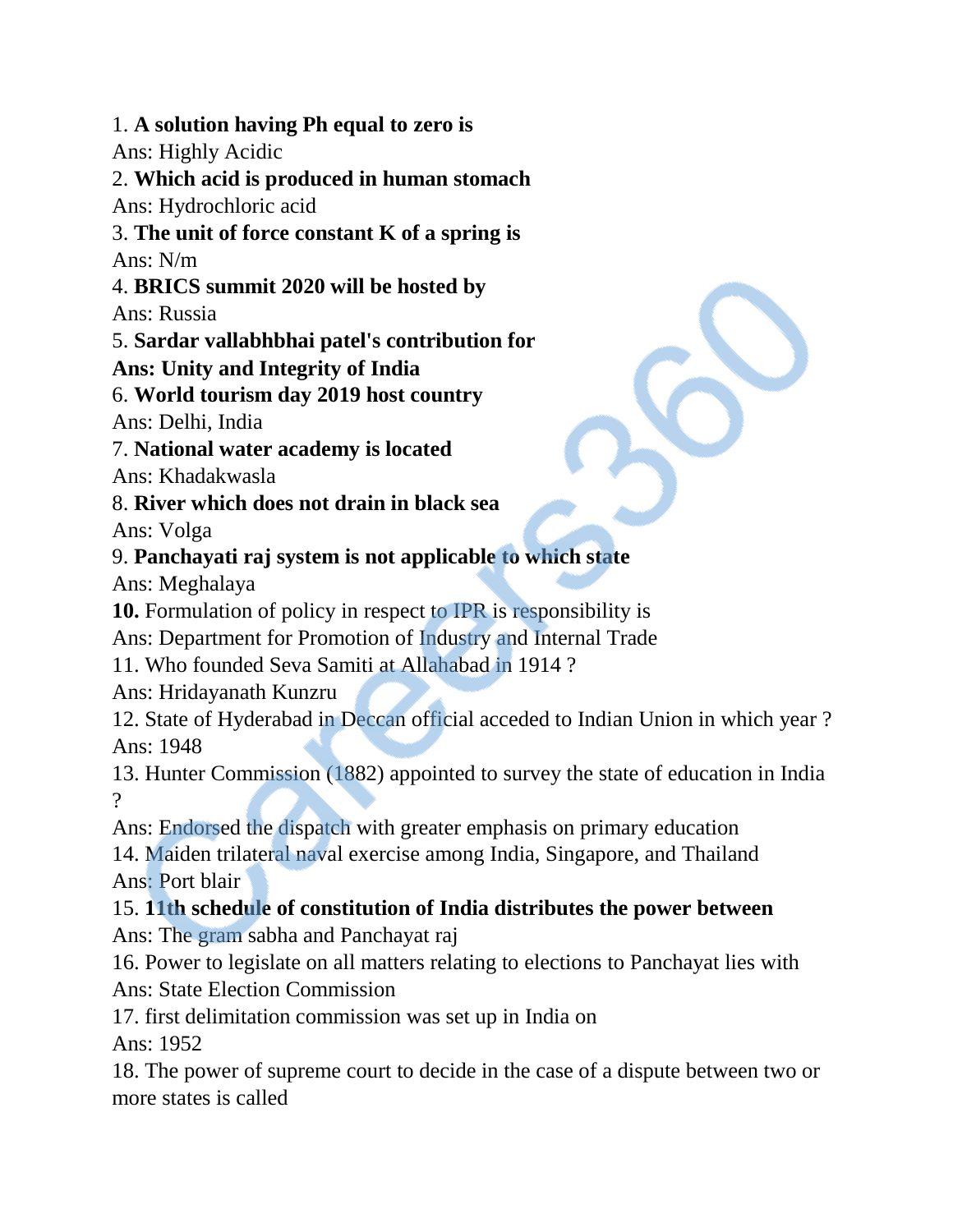Ans: Original Jurisdiction 19. Hilsa is the national fish of Ans: Bangladesh 20. Rustom -2 which was crashed : Ans: Unmanned Aerial Vehicle 21. Who among the following is chairman of EAC-PM Ans: Bibek Debroy 22. College of military engineering affiliated to jawaharlal Nehru University is situated at Ans: Pune 23. which among following is not principal language of jammu and kashmir Ans: Monpa 24. Tattvabodhini sabha was established by Ans: Debendranath Tagore in 1839 25. Gandhi Solar Park is located at Ans: New York 26. A bilateral tri-service amphibious military exercise involving the armed forces of India and the United States Ans: Tiger Triumph 27. The Global Goalkeeper award is given by Ans: Bill & Melinda Gates Foundation 28. Naropa is an annual festival of Ans: Ladakh 29. Siyar ul mutakherin written by Ans: Ghulam Husain Khan 30. Which is added as Fundamental Duty through 86th CAA. Ans: To provide opportunities for education for one's child between age 6 to 14. 31. first recipient of dadasaheb phalke award Ans: Devika rani 32. Which one of the following is known as energy currency for cellular process Ans: ATP 33. First enzyme to mixed with food in digestive tract. Ans: Amylase 34. Gandhi's Dandi march associated with Ans: Sodium Chloride 35. Which article protects a person against double jeopardy ? Ans: Article 20